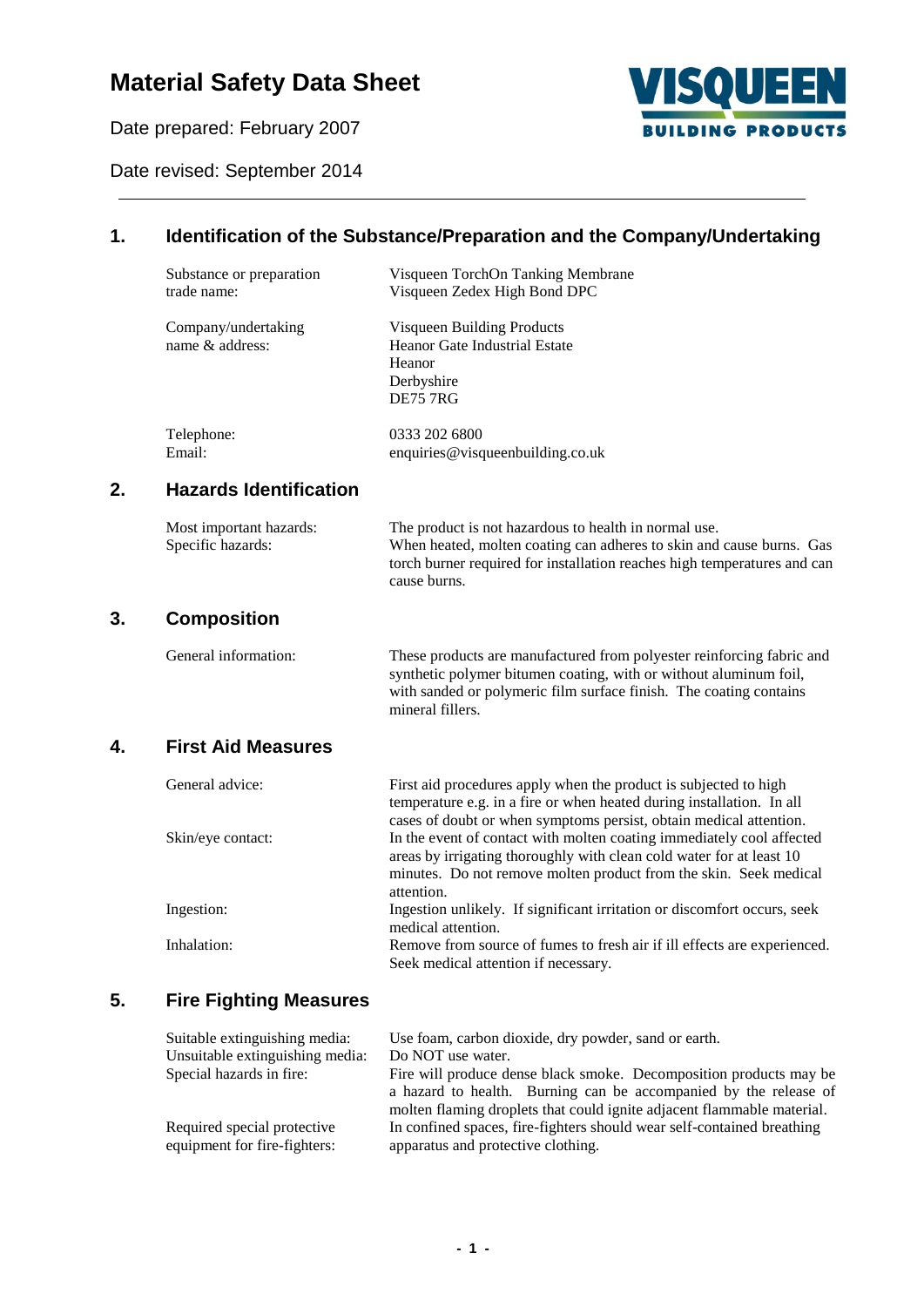# **Material Safety Data Sheet**

Date prepared: February 2007



Date revised: September 2014

| 6.  | <b>Accidental Release Measures</b>                                     |                                                                                                                                                                                                                    |  |  |
|-----|------------------------------------------------------------------------|--------------------------------------------------------------------------------------------------------------------------------------------------------------------------------------------------------------------|--|--|
|     | General information:                                                   | Not applicable.                                                                                                                                                                                                    |  |  |
| 7.  | <b>Handling and Storage</b>                                            |                                                                                                                                                                                                                    |  |  |
|     | Handling precautions:<br>Storage precautions:                          | Employ safe lifting procedures when handling rolls.<br>Store under cover away from sources of heat and ignition.                                                                                                   |  |  |
| 8.  | <b>Exposure Controls and Personal Protection</b>                       |                                                                                                                                                                                                                    |  |  |
|     | Exposure control:                                                      | Not applicable.                                                                                                                                                                                                    |  |  |
|     | Personal protection equipment -                                        |                                                                                                                                                                                                                    |  |  |
|     | Foot protection:<br>Hand protection:                                   | Wear safety shoes when handling rolls.<br>Wear heavy duty gloves to protect against skin abrasion or cuts, and<br>burns through contact with hot bitumen coating or gas torch<br>burner/flame during installation. |  |  |
|     | Hygiene measures:                                                      | Good hygiene measures should be followed at all times.                                                                                                                                                             |  |  |
| 9.  | <b>Physical and Chemical Properties</b>                                |                                                                                                                                                                                                                    |  |  |
|     | Appearance:                                                            | Sheet material in roll form.                                                                                                                                                                                       |  |  |
|     | Odour:<br>Water solubility:                                            | None.<br>Insoluble.                                                                                                                                                                                                |  |  |
| 10. | <b>Stability and Reactivity</b>                                        |                                                                                                                                                                                                                    |  |  |
|     | Conditions to avoid:<br>Materials to avoid:<br>Hazardous decomposition | Stable under normal handling and storage conditions.<br>Strong oxidizing agents. Solvents or solvented products.                                                                                                   |  |  |
|     | products:                                                              | Smoke, carbon monoxide, carbon dioxide.                                                                                                                                                                            |  |  |
| 11. | <b>Toxicological Information</b>                                       |                                                                                                                                                                                                                    |  |  |
|     | General information:                                                   | No known hazard.                                                                                                                                                                                                   |  |  |
| 12. | <b>Ecological Information</b>                                          |                                                                                                                                                                                                                    |  |  |
|     | General information:                                                   | The product is not biologically decomposable. It degrades under<br>prolonged ultraviolet exposure. It is insoluble in water. No<br>bioaccumulation known. The product is non toxic.                                |  |  |
| 13. | <b>Disposal Considerations</b>                                         |                                                                                                                                                                                                                    |  |  |
|     | General information:                                                   | Dispose of waste material in accordance with national and local<br>regulations.                                                                                                                                    |  |  |
| 14. | <b>Transport Information</b>                                           |                                                                                                                                                                                                                    |  |  |
|     | General information:                                                   | Not classified for Road, Rail, Sea or Air Transport.                                                                                                                                                               |  |  |